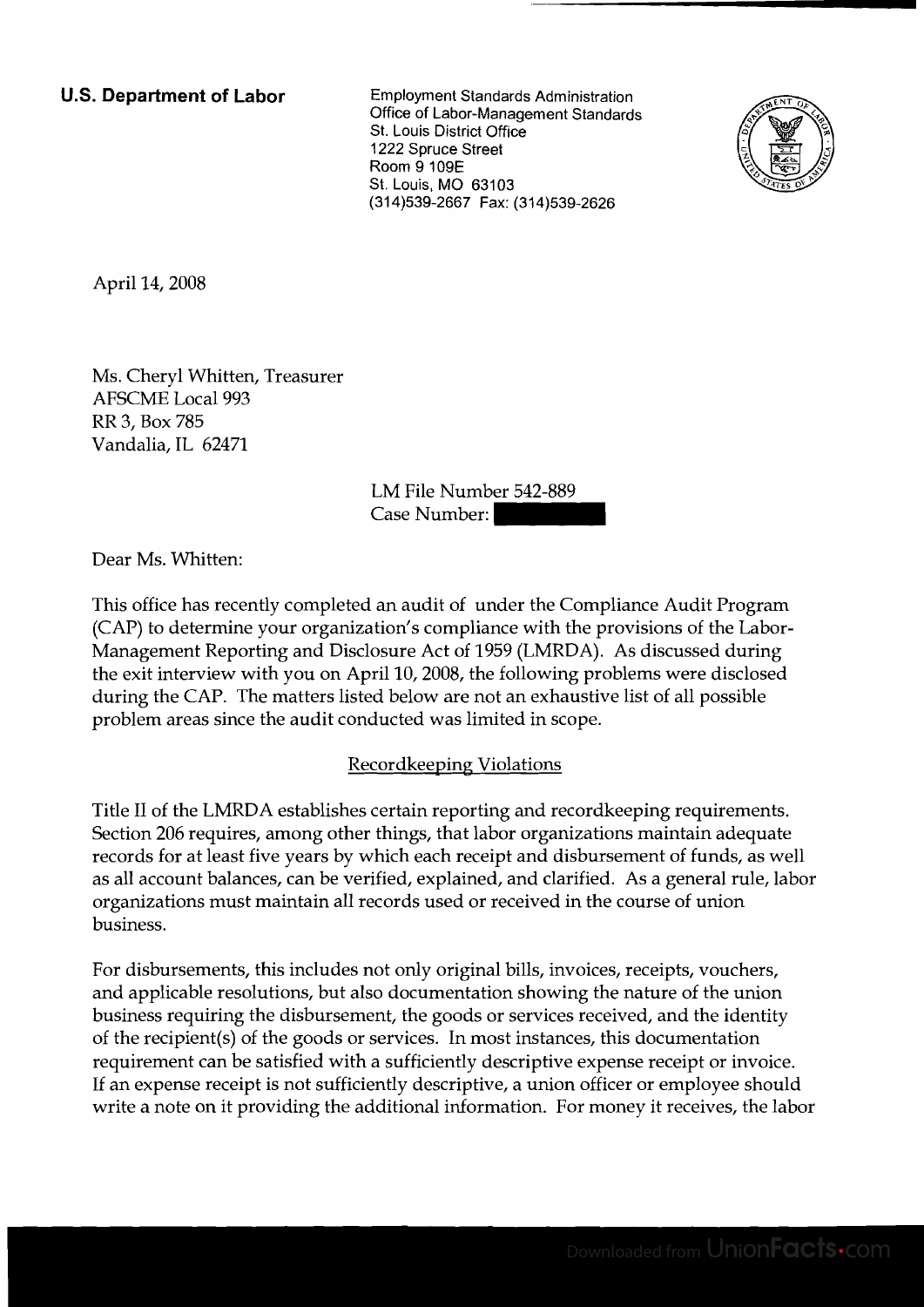organization must keep at least one record showing the date, amount, purpose, and source of that money. The labor organization must also retain bank records for all accounts.

The audit of Local 993's 2006 records revealed the following recordkeeping violations:

1. General Reimbursed Expenses

Local 993 did not retain adequate documentation for reimbursed expenses incurred by totaling at least \$488. For example, Former President attended a president's meeting in March and newsletter training in November. He received lost time and travel expenses for both trips, but reimbursement vouchers were not retained.

Adequate documentation was also not retained for expenses incurred by the local totaling at least \$12,248. For example, the local did not retain a receipt for \$9,925 worth of commissary gift cards to be distributed to members as holiday gifts.

As previously noted above, labor organizations must retain original receipts, bills, and vouchers for all disbursements. The president and treasurer (or corresponding principal officers) of your union, who are required to sign your union's LM report, are responsible for properly maintaining union records.

2. Lost Wages

Local 993 did not retain adequate documentation for lost-wage reimbursement payments to union officers and employees. The union must maintain records in support of lost-wage claims that identify each date lost wages were incurred, the number of hours lost on each date, the applicable rate of pay, and a description of the union business conducted. The OLMS audit found that Local 993 retained reimbursement vouchers for nearly all lost-time claims, but the applicable rate of pay and the number of claimed lost-time hours were not included on these vouchers. For example, the vouchers stated that an officer/ member was paid for 1 day of lost time at \$180.74. The voucher should state that the officer/member was paid for 8 hours of lost time at \$22.59 per hour, which totals \$180.74.

3. Lack of Salary Authorization

Local 993 did not maintain records to verify that the salaries reported in Item 24 (All Officers and Disbursements to Officers) of the LM-3 were the authorized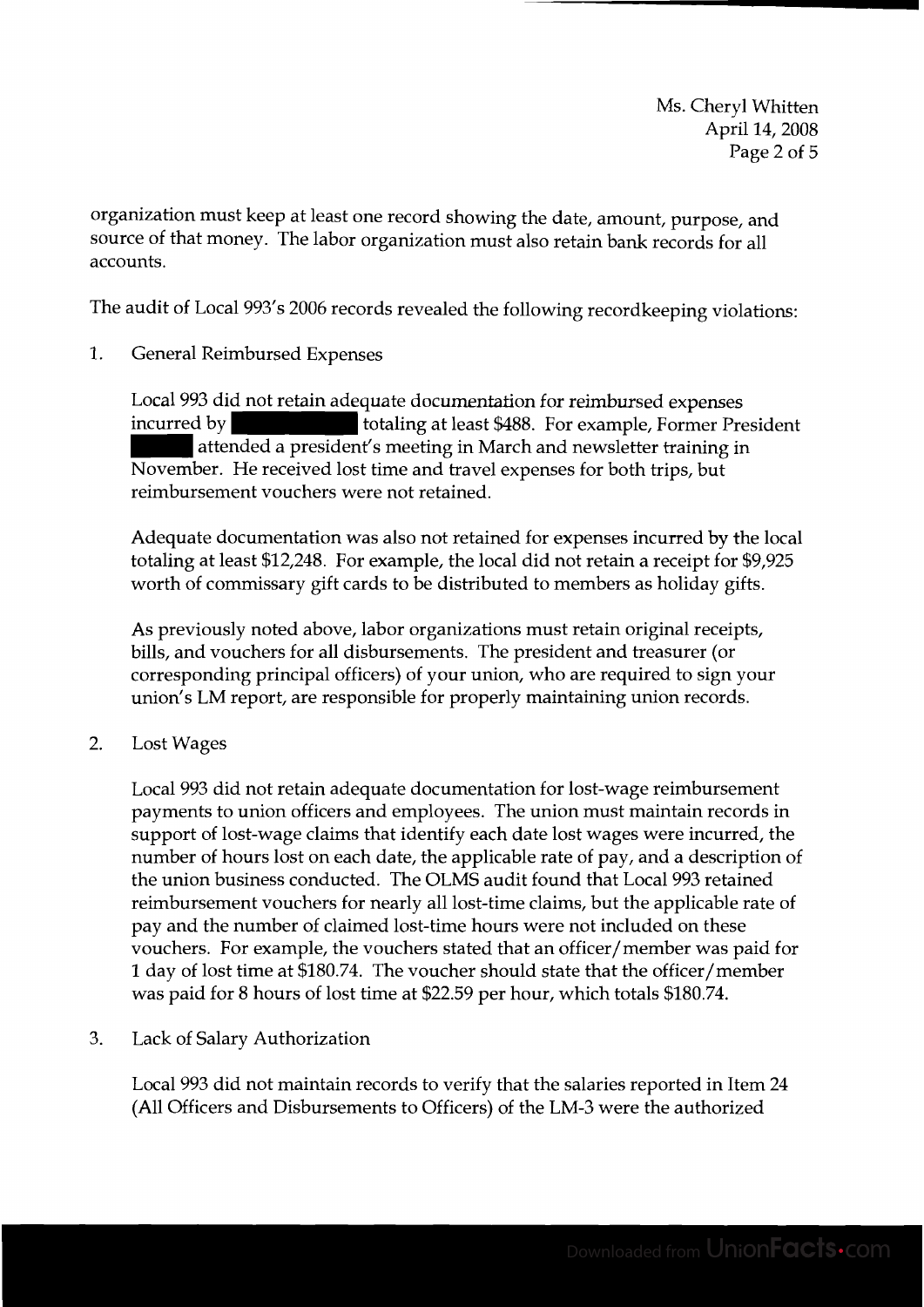amounts and therefore were correctly reported. The union must keep a record, such as meeting minutes, to show the current salary authorized by the entity or individual in the union with the authority to establish salaries.

Based on your assurance that Local 993 will retain adequate documentation in the future, OLMS will take no further enforcement action at this time regarding the above violations.

# Reporting Violations

The audit disclosed a violation of LMRDA Section 201(b), which requires labor organizations to file annual financial reports accurately disclosing their financial condition and operations. The Labor Organization Annual Report (Form LM-3) filed by Local 993 for fiscal year ending December 31,2006, was deficient in the following areas:

1. Disbursements to Officers

Local 993 did not include some reimbursements to officers totaling at least \$1,180 in the amounts reported in Item 24 (All Officers and Disbursements to Officers). It appears the union erroneously reported these payments in Item 46 (To Employees) or 54 (Other Disbursements).

Also, Local 993 did not report the names of some officers and the total amounts of payments to them or on their behalf in Item 24 (All Officers and Disbursements to Officers). The union must report in Item 24 all persons who held office during the year, regardless of whether they received any payments from the union.

The union must report most direct disbursements to Local 993 officers and some indirect disbursements made on behalf of its officers in Item 24. A "direct disbursement" to an officer is a payment made to an officer in the form of cash, property, goods, services, or other things of value. See the instructions for Item 24 for a discussion of certain direct disbursements to officers that do not have to be reported in Item 24. An "indirect disbursement" to an officer is a payment to another party (including a credit card company) for cash, property, goods, services, or other things of value received by or on behalf of an officer. However, indirect disbursements for temporary lodging (such as a union check issued to a hotel) or for transportation by a public carrier (such as an airline) for an officer traveling on union business should be reported in Item 48 (Office and Administrative Expense).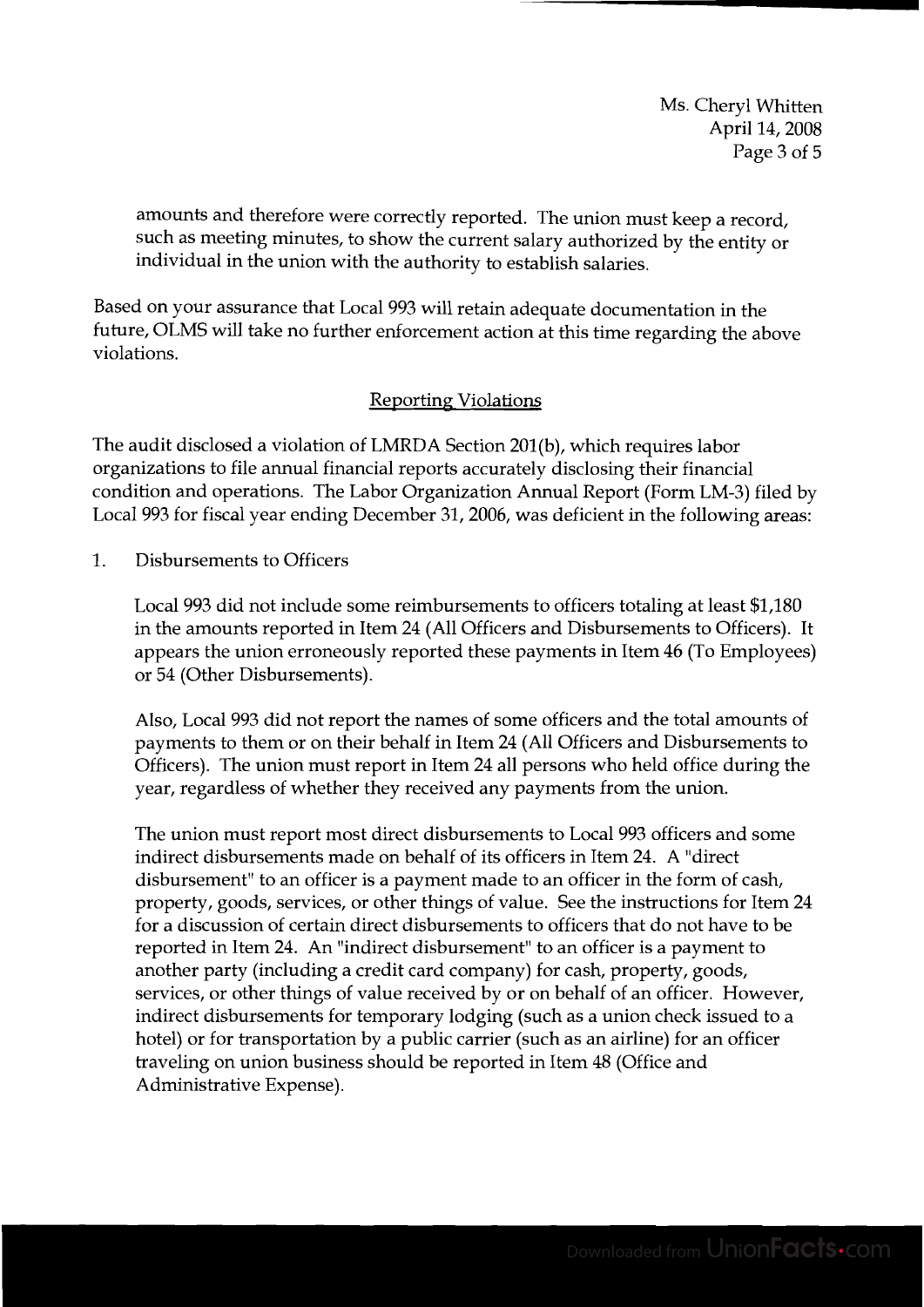Ms. Cheryl Whitten April 14,2008 Page 4 of 5

#### 2. Cash Reconciliation

It appears that the cash figures reported in Item 25 A and B are not the cash figures according to the union's books after reconciliation to the bank statements. The instructions for Item 25 state that the union should obtain account balances from its books as reconciled to the balances shown on bank statements. It also appears that the figure reported in Item 55 (Total Disbursements) is not correct. Items 45- 54 may be incorrect; therefore, recalculation of these items will be required to obtain **a** correct figure for Item 55.

### 3. Failure to File Bylaws

The audit disclosed a violation of LMRDA Section 201(a), which requires that a union submit a copy of its revised constitution and bylaws with its LM report when it makes changes to its constitution or bylaws. The last set of bylaws was submitted in 2004. Local 993 amended its constitution and bylaws in the past four years, but did not file a copy with its LM report for that year.

Local 993 has now filed a copy of its constitution and bylaws.

Local 993 must file an amended Form LM-3 for fiscal year ending December 31,2006, to correct the deficient items discussed above. I provided you with a blank form and instructions, and advised you that the reporting forms and instructions are available on the OLMS website (www.olms.dol.gov). The amended Form LM-3 should be submitted to this office at the above address as soon as possible, but not later than April 30,2008. Before filing, review the report thoroughly to be sure it is complete, accurate, and signed properly with original signatures.

# Other Violation

The audit revealed a violation of LMRDA Section 502 (Bonding), which requires that union officers and employees be bonded for no less than 10 percent of the total funds those individuals or their predecessors handled during the preceding fiscal year.

Local 993 was not able to provide a copy of the current bond certificate. Local 993 should obtain a copy of the current bond certificate for its officers and employees immediately. Please provide proof of bonding coverage to this office as soon as possible, but not later than April 30,2008.